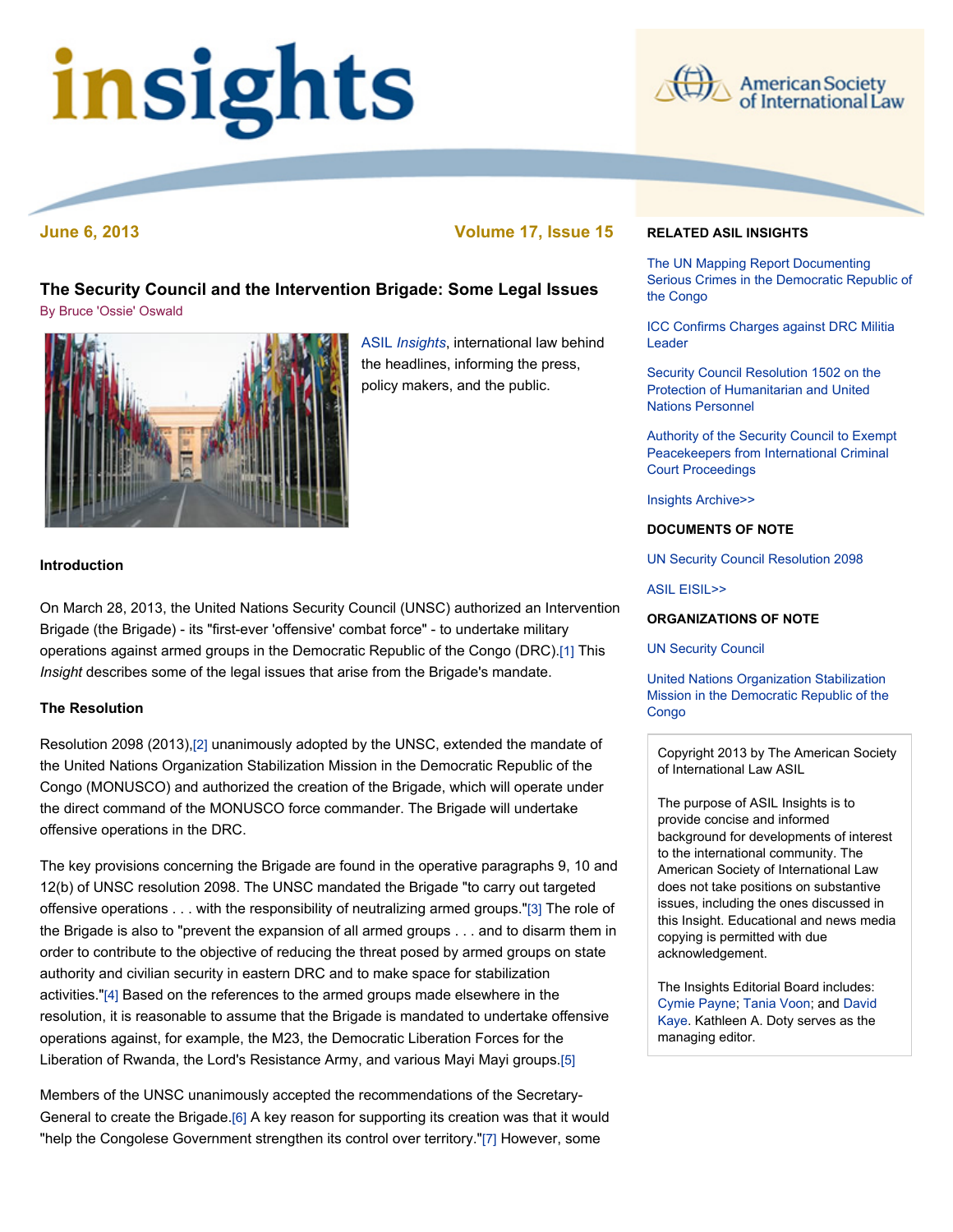members of the UNSC expressed concerns about the implications of the Brigade's mandate. For example, Guatemala's representative in the UNSC argued that the Brigade would raise "conceptual, operational and legal considerations that had not been sufficiently explored.["\[8\]](file:///Users/jamessteiner/ASIL/ASIL%202011/www/_Design%20Templates/insights/insight130606.html#_edn8)

The UNSC stipulated that the legal framework applicable to the Brigade in carrying out its functions and tasks is international law, including international humanitarian law[.\[9\]](file:///Users/jamessteiner/ASIL/ASIL%202011/www/_Design%20Templates/insights/insight130606.html#_edn9)

#### **Key Legal Issues**

The UNSC's innovation in establishing an offensive military force to "neutralize" non-state armed actors in the DRC raises two broad and important legal questions. The first is whether the Brigade, as a matter of law, should legally be considered a party to the conflict in the Congo. The second question concerns the verb "neutralize" and the powers that the Brigade might imply from it.

Whether a UN peacekeeping force engaged in armed conflict with opposing forces should be considered a party to the conflict (for the purposes of applying international law) has been controversial for a number of decades[.\[10\]](file:///Users/jamessteiner/ASIL/ASIL%202011/www/_Design%20Templates/insights/insight130606.html#_edn10) The UN has never publicly admitted that its peacekeepers are parties to the conflicts in which they engage, notwithstanding the fact that on a number of occasions it has acknowledged that its peacekeeping forces have engaged in offensive operations against armed groups[.\[11\]](file:///Users/jamessteiner/ASIL/ASIL%202011/www/_Design%20Templates/insights/insight130606.html#_edn11) As a matter of law, it is difficult to conclude that the Brigade would not be a party to the conflict in situations where it conducts offensive operations. As a party to the conflict, the Brigade would be required to abide by international humanitarian law.

On the basis that the Brigade's operations are in support of the DRC, and conducted with the DRC's consent, the conflict would likely be categorized as a non-international armed conflict for the purposes of applying either Common Article 3,[\[12\]](file:///Users/jamessteiner/ASIL/ASIL%202011/www/_Design%20Templates/insights/insight130606.html#_edn12) or Additional Protocol II to the Geneva Conventions[.\[13\]](file:///Users/jamessteiner/ASIL/ASIL%202011/www/_Design%20Templates/insights/insight130606.html#_edn13) The choice between those two instruments will depend in large part on whether the armed groups that the Brigade fights meet the threshold prescribed by Additional Protocol II – that they are "under responsible command, [and] exercise such control over a part of its territory to enable them to carry out sustained and concerted military operations…"[.\[14\]](file:///Users/jamessteiner/ASIL/ASIL%202011/www/_Design%20Templates/insights/insight130606.html#_edn14) Regardless of whether the Brigade's adversaries meet this threshold, at a minimum, Common Article 3 will apply to the combat operations conducted by the Brigade. Furthermore, the Brigade will be expected to adhere to the Secretary-General's Bulletin concerning the application of international humanitarian law in situations of armed conflict, because its members are actively engaged in the conflict as combatants.[\[15\]](file:///Users/jamessteiner/ASIL/ASIL%202011/www/_Design%20Templates/insights/insight130606.html#_edn15) If the members of the Brigade are combatants they "can be legitimate targets for the extent of their participation in accordance with international humanitarian law.["\[16\]](file:///Users/jamessteiner/ASIL/ASIL%202011/www/_Design%20Templates/insights/insight130606.html#_edn16)

If it is accepted that the Brigade is a party to the conflict, the question that then arises is whether the MONUSCO as a whole is also a party to the conflict.[\[17\]](file:///Users/jamessteiner/ASIL/ASIL%202011/www/_Design%20Templates/insights/insight130606.html#_edn17) One may argue that, because the Brigade is under the command and control of the MONUSCO Force Commander, the whole force is a party to the conflict and therefore could be lawfully targeted by opposition forces. A more nuanced approach might be to separate the Brigade from MONSUSCO by arguing that only those MONUSCO forces engaged in actual fighting in support of the Brigade would be parties to the conflict. Thus, those MONUSCO units carrying out humanitarian aid or protecting vulnerable people would maintain their protected status and it would be unlawful to target them. The second option would be to distinguish members of MONUSCO on the basis that those taking an active part in hostilities could be targeted, and those who are not would retain their protected status. In either case, it would be important to consider how the opposing parties to the conflict are expected to distinguish between members of the Brigade and members of MONUSCO.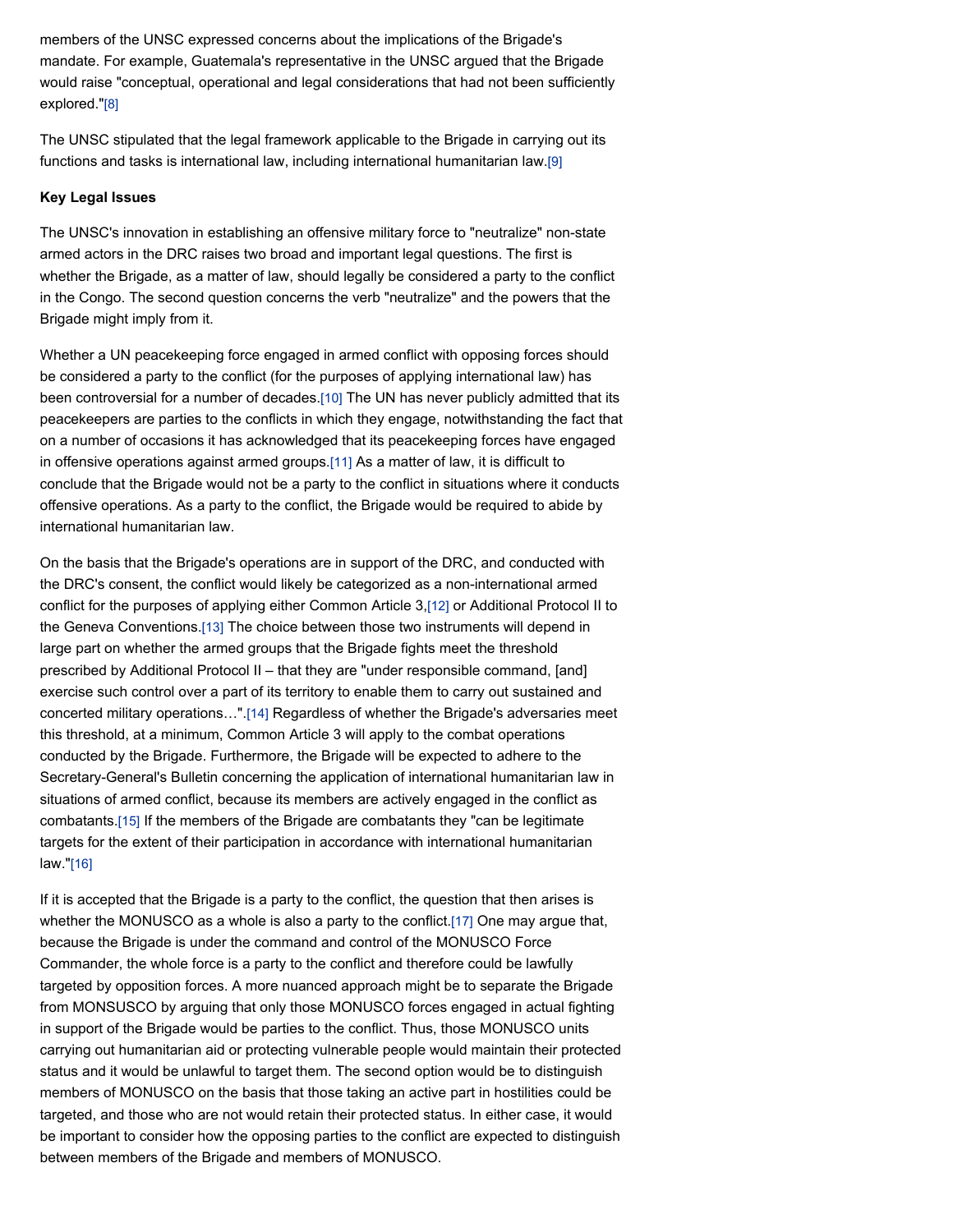A further question regarding the establishment of the Brigade is why the UNSC thought it necessary to stipulate that the Brigade is mandated to 'neutralize' the armed groups. Did the UNSC use that word as a term of art to mean that the Brigade should "render [the armed groups] ineffective or unusable"[?\[18\]](file:///Users/jamessteiner/ASIL/ASIL%202011/www/_Design%20Templates/insights/insight130606.html#_edn18) If yes, did the UNSC intend to distinguish the Brigade's mandate from other operational terms such as "contain," "defeat," "destroy," "disrupt," or "exploit"? If the term is being used in a specific way, what ramifications does that have for the Brigade's functions and tasks? Might "neutralize" mean that targeting or capture of the rebel forces is limited to making the rebels ineffective? Furthermore, it is not clear why the UNSC felt it had to add "neutralize" to the Brigade's mandate when the Brigade, as a subordinate component of MONUSCO, would have the ability to "take all necessary measures" to complete its mandate.[\[19\]](file:///Users/jamessteiner/ASIL/ASIL%202011/www/_Design%20Templates/insights/insight130606.html#_edn19) Is the Brigade to interpret "take all necessary measures" more narrowly because of the word "neutralize"?

If the term "neutralize" is read broadly, it is reasonable to assume that the Brigade is mandated to target armed groups with lethal force. In line with the usual concept of offensive operations, the Brigade would be able to conduct ambushes, deliberate attacks and hold ground against any armed group. It therefore follows that the Brigade's rules of engagement would be amended to take into account the offensive nature of the operations, and that the international humanitarian law principles of necessity, proportionality, humanity and distinction would be considered accordingly - that is, from a different perspective to how those terms would be applied when self-defense is the justification for the use of force. The rules of engagement presumably would also have to deal with whether the basis for targeting is that a rebel is a member of an organized armed group, or whether he or she is taking an active part in hostilities.[\[20\]](file:///Users/jamessteiner/ASIL/ASIL%202011/www/_Design%20Templates/insights/insight130606.html#_edn20)

Again, reading the term "neutralize" broadly, the Brigade may imply that it has the power to detain and capture members of the armed groups it is conducting operations against. As a starting point, it is reasonable to assume that the Brigade will apply the UN "Interim Standard Operating Procedures: Detention in United Nations Peace Operations" when dealing with detainees. As these Procedures are over two years old, they may be updated to reflect more recent detention principles and guidelines such as found in the "Copenhagen Process: Principles and Guidelines concerning detention in non-international armed conflict and peace operations." Furthermore, it is also reasonable to assume that, consistent with the UN's past practice, the Brigade will transfer the armed group members that they have captured to the DRC authorities.

The UNSC rarely states that UN peacekeepers are to conduct operations in accordance with international human rights law. Resolution 2098 is no exception. The reference to HRDDP stipulates that the Brigade must apply human rights law when working with the Armed Forces of the DRC, and it does not equate to a broader requirement to apply international human rights law to actions taken against armed groups. However, a broad reading of the resolution's stipulation that the Brigade's operations are to be conducted in accordance with international law would require that international human rights law also be complied with.

Civil society, courts and tribunals are increasingly considering the extent to which UN forces are able to interpret UNSC resolutions in a manner that adversely impacts on the fundamental rights of individuals. For example, one interpretation of the *Al-Jedda v. United Kingdom* case is that the European Court of Human Rights will not look favorably on states that assert that they are exercising powers of indefinite detention based on a UNSC resolution. In addressing the power of British forces to use internment in Iraq, the Court argued that the mandate provided by the UNSC to take measures to contribute to the maintenance of security and stability could not be interpreted as creating a "binding obligation to use internment."[\[21\]](file:///Users/jamessteiner/ASIL/ASIL%202011/www/_Design%20Templates/insights/insight130606.html#_edn21)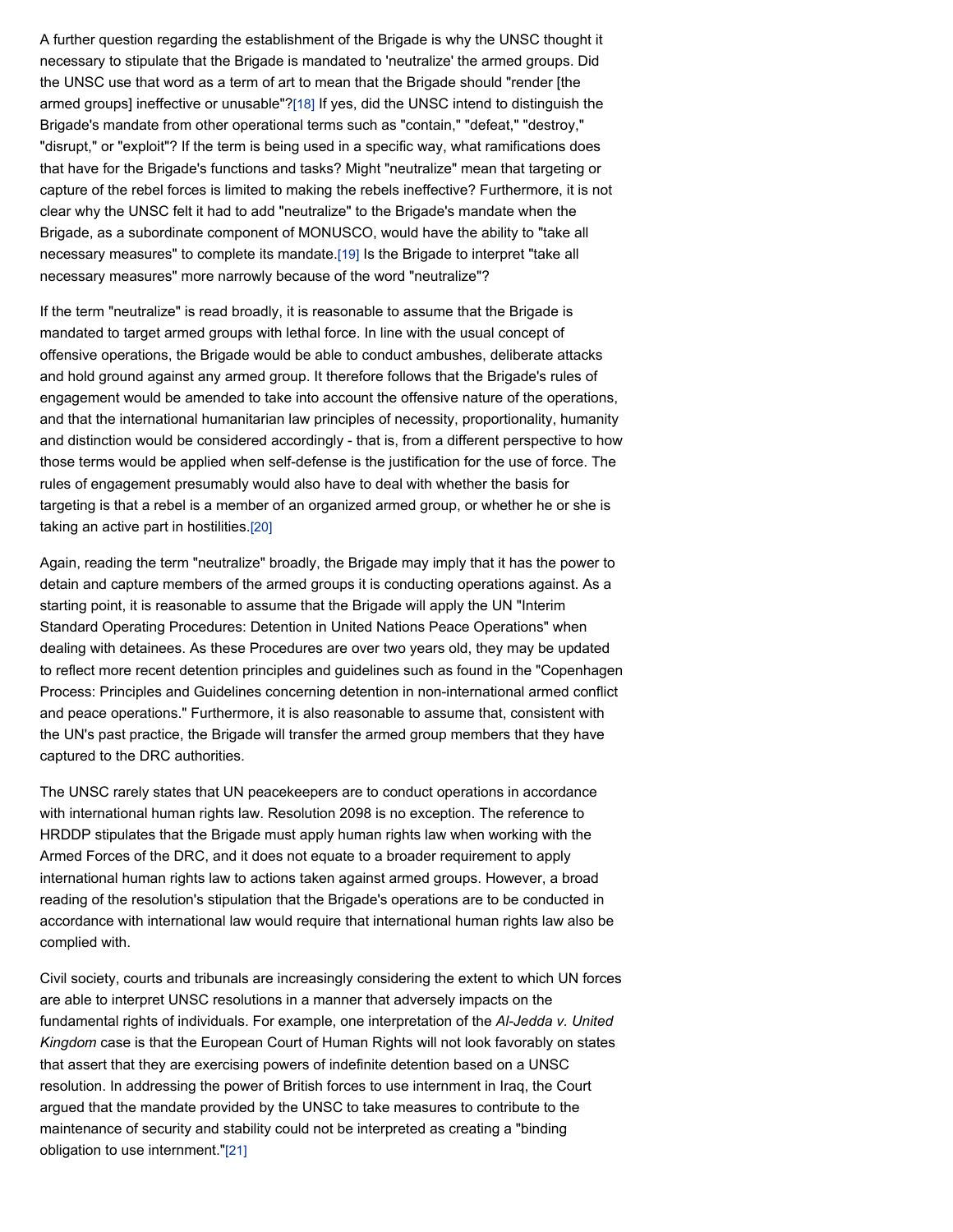Considering whether that approach might apply in relation to the Brigade's combat activities, it is worth reflecting whether the UNSC should be more nuanced when authorizing powers such as targeting and detention. Should the UNSC, for example, state explicitly that the Brigade has the power to target and detain, and if so, should it spell out the targeting and detention regimes it requires to be applied?

Of course, regardless of the position taken by the UN concerning the applicability of international humanitarian law or international human rights law, each troop contributing state is bound by its own national and international obligations and might therefore reach different conclusions from the UN, and between themselves, concerning what law applies to their forces serving with the Brigade.

### **Conclusion**

Clearly members of the UNSC believe that setting up a UN commanded and controlled force to fight armed groups in the Congo is necessary for maintaining international peace and security, and to protect the civilian population. There are, however, two broad legal uncertainties that remain. First, it is uncertain whether the Brigade's forays into offensive operations will mean that MONUSCO will be considered a party to the conflict for the purposes of applying international law. Second, it is unclear what if any legal limits the term "neutralize" places on the Brigade when it is conducting operations. It will be interesting to see how the Brigade operationalizes its mandate, and the effects that its operations will have on the development of the law and practice of UN peace operations.

#### **About the Author:**

Bruce 'Ossie' Oswald, Associate Professor, Melbourne Law School. Mr Oswald is currently a Jennings Randolph Senior Fellow at United States Institute of Peace.

#### **Endnotes:**

[\[1\]](file:///Users/jamessteiner/ASIL/ASIL%202011/www/_Design%20Templates/insights/insight130606.html#_ednref1) Press Release, Security Council, 'Intervention Brigade' Authorized as Security Council Grants Mandate Renewal, U.N. Press Release SC/10964, (Mar. 28, 2013), *available at* https://www.un.org/News/Press/docs/2013/sc10964.doc.htm.

[\[2\]](file:///Users/jamessteiner/ASIL/ASIL%202011/www/_Design%20Templates/insights/insight130606.html#_ednref2) S.C. Res. 2098, U.N. Doc. S/RES/2013 (28 Mar. 2013).

[\[3\]](file:///Users/jamessteiner/ASIL/ASIL%202011/www/_Design%20Templates/insights/insight130606.html#_ednref3) *Id.* ¶ 9.

[\[4\]](file:///Users/jamessteiner/ASIL/ASIL%202011/www/_Design%20Templates/insights/insight130606.html#_ednref4) *Id.* ¶ 12(b).

[\[5\]](file:///Users/jamessteiner/ASIL/ASIL%202011/www/_Design%20Templates/insights/insight130606.html#_ednref5) *See, e.g.*, *Id.* ¶ 8.

[\[6\]](file:///Users/jamessteiner/ASIL/ASIL%202011/www/_Design%20Templates/insights/insight130606.html#_ednref6) *See* U.N. Secretary-General, *Special Report of the Secretary-General on the Democratic Republic of the Congo and the Great Lakes Region,* ¶ 60, U.N. Doc. S/2013/119 (Feb. 27, 2013).

[\[7\]](file:///Users/jamessteiner/ASIL/ASIL%202011/www/_Design%20Templates/insights/insight130606.html#_ednref7) Press Release, *supra* note 1, statement by Eugene-Richard Gasana, Rwanda.

[\[8\]](file:///Users/jamessteiner/ASIL/ASIL%202011/www/_Design%20Templates/insights/insight130606.html#_ednref8) *Id*.

[\[9\]](file:///Users/jamessteiner/ASIL/ASIL%202011/www/_Design%20Templates/insights/insight130606.html#_ednref9) *Id.* ¶ 12(b).

[\[10\]](file:///Users/jamessteiner/ASIL/ASIL%202011/www/_Design%20Templates/insights/insight130606.html#_ednref10) *See, e.g.*, Dapo Akande, *Classification of Armed Conflicts: Relevant Legal Concepts, in* International Law and the Classification of Conflicts 32-79 (Elizabeth Wilmshurst ed., 2012); Daniel Cahen, *IHL Challenges series - Typology of Conflicts, Part V – Wrap Up*, Intercross (Apr. 4, 2013), http://intercrossblog.icrc.org/blog/ihl-challenges-series-typology-conflicts-part-v-wrap.

[\[11\]](file:///Users/jamessteiner/ASIL/ASIL%202011/www/_Design%20Templates/insights/insight130606.html#_ednref11) UN peacekeepers have engaged in offensive operations in a number of situations including the Republic of the Congo in 1961.*See, e.g*., Trevor Findlay, The Use of Force in UN Peace Operations 75-80 (2002). For more recent examples of the UN Secretary-General reporting UN forces engaging in offensive operations, see U.N. Secretary-General, *Report on the United Nations Stabilization Mission in Haiti*, ¶25, U.N. Doc.S/2005/631 (Oct. 6, 2005); U.N. Secretary-General, Report of the Secretary-General on the United Nations Organization Stabilization Mission in the Democratic